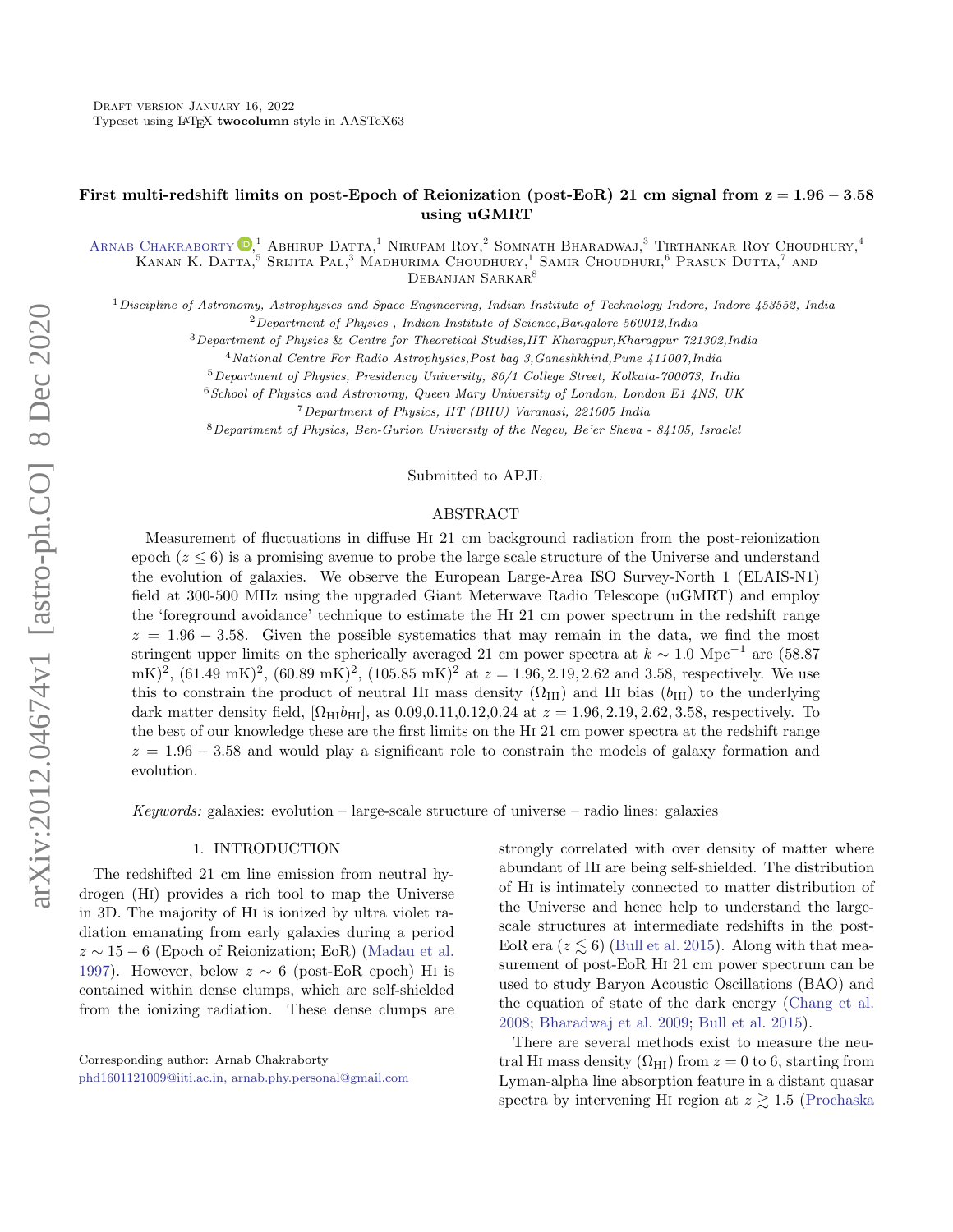[& Wolfe](#page-6-0) [2009\)](#page-6-0) to detecting 21 cm line emission from individual Galaxies at  $z \lesssim 0.1$  [\(Zwaan et al.](#page-6-1) [2005;](#page-6-1) [Martin](#page-5-4) [et al.](#page-5-4) [2010\)](#page-5-4). It is extremely difficult to detect individual galaxies at  $z \geq 0.3$ , which requires very deep integration time [\(Kanekar et al.](#page-5-5) [2016\)](#page-5-5). Nonetheless, one can obtain information about average properties of neutral gas by co-adding the Hi 21 cm signal from large number of galaxies with known redshifts ('stacking') to boost the signal-to-noise ratio [\(Lah et al.](#page-5-6) [2007;](#page-5-6) [Kanekar et al.](#page-5-5) [2016;](#page-5-5) [Bera et al.](#page-5-7) [2019\)](#page-5-7). However, this method has so far been applied to low redshifts,  $z \lesssim 0.4$ . Another unique technique is 3D 'intensity mapping', which measure the fluctuations in the diffuse 21 cm background radiation [\(Bharadwaj et al.](#page-5-8) [2001;](#page-5-8) [Loeb & Wyithe](#page-5-9) [2008;](#page-5-9) [Chang](#page-5-10) [et al.](#page-5-10) [2010;](#page-5-10) [Bull et al.](#page-5-1) [2015\)](#page-5-1). Previous studies use crosscorrelation of the single-dish Hi 21 cm intensity map with deep galaxy survey and put constraint on  $[\Omega_{\rm HI}b_{\rm HI}]$  $\sim [0.6_{-0.15}^{+0.23}] \times 10^{-3}$  at  $z \simeq 0.8$  [\(Masui et al.](#page-5-11) [2013;](#page-5-11) [Switzer](#page-6-2) [et al.](#page-6-2) [2013\)](#page-6-2). [Ghosh et al.](#page-5-12) [\(2011a\)](#page-5-12) measure the fluctuations in the faint Hi 21 cm background using GMRT for the first time and put upper limit on  $[\bar{x}_{\text{HI}}b_{\text{HI}}] \leq 2.9$  $([\Omega_{\text{HI}}b_{\text{HI}}] \leq 0.11)$  at  $z \sim 1.32$ , where  $\bar{x}_{\text{HI}}$  is the mean neutral fraction.

The major challenge in detecting Hi power spectrum is the presence of the bright synchrotron radiation from galactic and extragalactic sources. Several novel techniques have been developed to remove foregrounds [\(Ghosh et al.](#page-5-13) [2011b;](#page-5-13) [Liu & Tegmark](#page-5-14) [2012;](#page-5-14) [Masui et al.](#page-5-11) [2013;](#page-5-11) [Wolz et al.](#page-6-3) [2017;](#page-6-3) [Anderson et al.](#page-5-15) [2018\)](#page-5-15). Also foregrounds can be avoided in Fourier space  $(\mathbf{k}_{\perp}, k_{\parallel}),$ where the smooth foregrounds coupled with instrument response are localized in a 'wedge' shape region [\(Datta](#page-5-16) [et al.](#page-5-16) [2010;](#page-5-16) [Parsons et al.](#page-6-4) [2012b\)](#page-6-4). This method is being widely used to detect the Hi 21 cm signal from EoR [\(Kolopanis et al.](#page-5-17) [2019;](#page-5-17) [Trott et al.](#page-6-5) [2020\)](#page-6-5). We follow the 'foreground avoidance' method to estimate the Hi power spectrum at redshifts  $z = 1.96, 2.19, 2.62, 3.58$ with uGMRT. We also put the upper limits on the product of  $\Omega_{\rm HI}$  and  $b_{\rm HI}$  at each redshift. The quantity,  $[\Omega_{\text{HI}}b_{\text{HI}}]$ , contains information about the host dark matter haloes of Hi gas and determines the amplitude of the expected Hi power spectrum. It is essential to put tight constraint on these parameters using observations to predict the uncertainties in measuring Hi power spectrum for current and future telescops [\(Bharadwaj & Ali](#page-5-18) [2005;](#page-5-18) [Battye et al.](#page-5-19) [2012;](#page-5-19) [Padmanabhan et al.](#page-6-6) [2015\)](#page-6-6).

#### 2. OBSERVATION AND ANALYSIS

We observed the ELAIS-N1 field  $(\alpha_{2000}$  $16^{h}10^{m}1^{s}, \delta_{2000} = 54^{\circ}30'36''$  ) using uGMRT in GTAC cycle-32 during May-June 2017 at 300 - 500 MHz for a total time of 25 hours (including calibrators) over four

nights. ELAIS-N1 is a well known field in the northern sky at high galactic latitude  $(b = +44.48°)$  and previously studied at different frequencies (see [Chakraborty](#page-5-20) [et al.](#page-5-20) [2019a](#page-5-20) and references therein). The data was taken with a time resolution of 2 sec and frequency resolution of 24 KHz using upgraded digital backend correlator [\(Gupta et al.](#page-5-21) [2017\)](#page-5-21). The detail analysis of editing bad data, calibration and imaging are mentioned in [Chakraborty et al.](#page-5-22) [\(2019b\)](#page-5-22). However, here we did not average the data across frequency to get the maximum  $k_{\parallel}$  modes, which is inversely proportional to the frequency resolution [\(Morales & Hewitt](#page-6-7) [2004\)](#page-6-7). We have used a mask during imaging, generated via  $P_{Y}B$ DSF <sup>[1](#page-1-0)</sup>, to ensure that imaging artifacts do not propagate into the model during direction-independent (DI) selfcalibration. This results into building more accurate sky model consisting of bright compact sources and allows for the mitigation of calibration errors in selfcalibration. Also, during the self-calibration, we have excluded the shorter baselines  $\left( \langle 1.5 \mathbf{k} \lambda \rangle \right)$ , where the diffuse emission is most sensitive. Hence, there will not be any significant suppression of the diffuse emission and the 21 cm signal during self-calibration and subsequent sky-model subtraction [\(Patil et al.](#page-6-8) [2016\)](#page-6-8). After getting the final image we found that there are 3728 components (compact sources) present in the model. Then we have subtracted this point-source model from the calibrated visibility data, using UVSUB in CASA. This residual data is being used for power spectrum analysis. We do not attempt to model and subtract the diffuse foreground emissions in this analysis to avoid any suppression or loss of the diffuse 21 cm signal.

#### 3. POWER SPECTRUM ESTIMATION

The Fourier transformation of a visibility along the frequency direction to the  $\eta$ -domain is given as [\(Morales](#page-6-7) [& Hewitt](#page-6-7) [2004\)](#page-6-7)

$$
V(\mathbf{U}, \eta) = \int V(\mathbf{U}, \nu) S(\nu) W(\nu) e^{i2\pi\nu\eta} d\nu, \qquad (1)
$$

where,  $V(\mathbf{U}, \eta)$  is the measured visibility of a baseline **U** as a function of frequency  $(\nu)$  and  $W(\nu)$  is the Blackman-Harris (BH) window function used to control the visibility spectrum in the  $\eta$ -domain,  $S(\nu)$  contains frequency dependent sample weights that result from flagging of frequency channels due to radio frequency intereference (RFI). We use one-dimensional 'CLEAN ' (Högbom [1974\)](#page-5-23) to deconvolve the kernel that results from the Fourier conjugate of the product of  $[W(\nu)S(\nu)]$ and obtain the final spectra [\(Parsons & Backer](#page-6-9) [2009\)](#page-6-9).

<span id="page-1-0"></span><sup>1</sup> <https://www.astron.nl/citt/pybdsf/>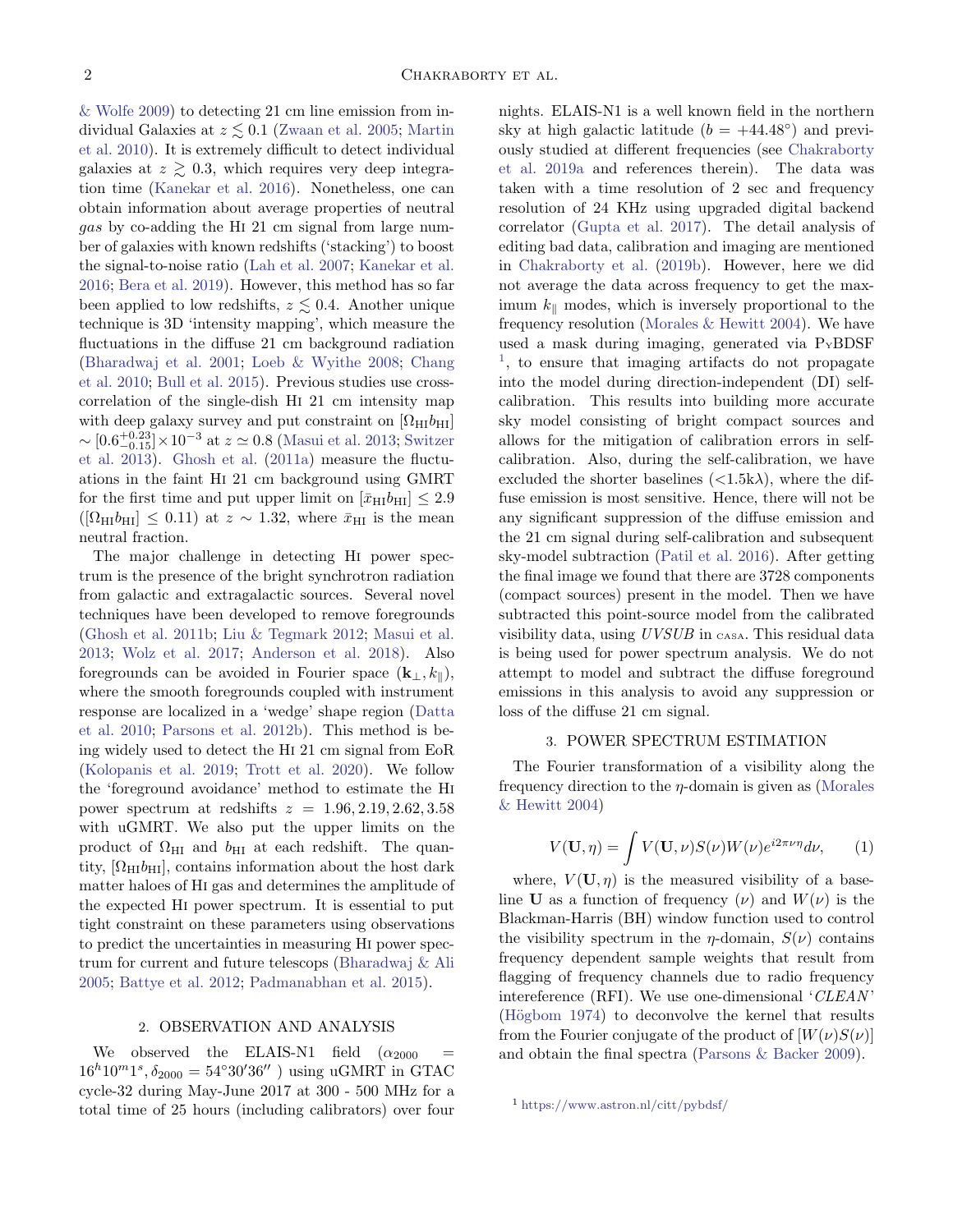The cylindrically averaged power spectrum can be estimated with the use of proper scaling factor as [\(Morales](#page-6-7) [& Hewitt](#page-6-7) [2004;](#page-6-7) [Parsons et al.](#page-6-4) [2012b\)](#page-6-4) :

$$
P(\mathbf{k}_{\perp}, k_{\parallel}) = \left(\frac{\lambda^2}{2k_B}\right)^2 \left(\frac{X^2 Y}{\Omega B}\right) |V(\mathbf{U}, \eta)|^2, \qquad (2)
$$

with,

$$
\mathbf{k}_{\perp} = \frac{2\pi}{D(z)} \mathbf{U}, \qquad k_{\parallel} = \frac{2\pi\nu_{21} H_0 E(z)}{c(1+z)^2} \eta, \qquad (3)
$$

where  $\lambda$  is the wavelength corresponding to the bandcenter,  $K_B$  is the Boltzmann constant,  $\nu_{21}$  is the restframe frequency of the 21 cm spin flip transition of Hi, z is the redshift to the observed frequency,  $\Omega$  is skyintegral of the squared antenna primary beam response, B is the bandwidth and  $X^2Y$  is a redshift dependent scalar to convert angle and frequency to cosmological length scales [\(Morales & Hewitt](#page-6-7) [2004\)](#page-6-7). Here,  $D(z)$  is the transverse comoving distance at redshit  $z$ ,  $H_0$  is the Hubble parameter and  $E(z) \equiv [\Omega_m(1+z)^3 + \Omega_{\Lambda}]^{1/2}$ .  $\Omega_m$ and  $\Omega_{\Lambda}$  are matter and dark energy densities, respectively. In this work, we use the best fitted cosmological parameters of the Planck 2018 analysis [\(Planck Collab](#page-6-10)[oration et al.](#page-6-10) [2018\)](#page-6-10). The power spectrum  $P(\mathbf{k}_{\perp}, k_{\parallel})$  is in units of K<sup>2</sup>Mpc<sup>3</sup>. We spherically averaged  $P(\mathbf{k}_{\perp}, k_{\parallel})$  in k-bins and estimate the dimensionless power spectrum as [\(Datta et al.](#page-5-16) [2010\)](#page-5-16):

$$
\Delta^{2}(k) = \frac{k^{3}}{2\pi^{2}} < P(\mathbf{k}) >,
$$
\n(4)

where  $k = \sqrt{k_{\perp}^2 + k_{\parallel}^2}$ .

However, correlating a visibility with itself, as in Eqn. [2,](#page-2-0) will result in a positive bias due to the noise present in the data [\(Bharadwaj & Pandey](#page-5-24) [2003\)](#page-5-24). To avoid the positive noise bias, we cross correlate all the visibilites among each other within a uv-cell, whose dimension is inverse of the half-power beam width of the primary beam  $(\theta_{HPBW})$ . The off-diagonal terms of the correlation matrix for each uv-cell are expected to be free of noise bias and the average of those terms is being quoted as the estimated power corresponding to that cell. The method of correlating visibilites within a uvcell to measure the post-EoR 21 cm power spectrum was first proposed by [Bharadwaj & Sethi](#page-5-25) [\(2001\)](#page-5-25) and further discussed in [Bharadwaj & Pandey](#page-5-24) [\(2003\)](#page-5-24); [Bharadwaj &](#page-5-18) [Ali](#page-5-18) [\(2005\)](#page-5-18).

The power spectrum uncertainties are estimated by dividing the noise power by the square-root of the number of modes averaged together in estimating the power spectrum [\(Tegmark](#page-6-11) [1997\)](#page-6-11). We calculate the noise power by subtracting the average of the off-diagonal from the <span id="page-2-0"></span>diagonal (self-correlation of visibilities) components for each uv-cells. The estimated noise at the highest  $k_{\parallel}$ modes (above the horizon limit) is expected to be dominated by thermal variance [\(Kolopanis et al.](#page-5-17) [2019\)](#page-5-17).



<span id="page-2-1"></span>Figure 1. The cylindrically averaged power spectrum at  $z = 3.58$ . The black line is the horizon delay limit. The modes bounded by the white dashed lines are used to estimate spherically averaged power spectrum.

### 4. RESULTS

The whole 200 MHz bandwidth data are divided into 8 MHz sub-bands and we only use projected baselines upto 2 km to estimate the Hi 21 cm power spectrum for each of these sub-bands. This choice allow us to restrict to minimal baseline migration over the sub-band. Also, the analysis using these sub-bands ensures the signal ergodicity within the volume, i.e, the cosmological signal does not evolve significantly over the bandwidth [\(Datta](#page-5-26) [et al.](#page-5-26) [2014;](#page-5-26) [Trott et al.](#page-6-5) [2020;](#page-6-5) [Mondal et al.](#page-5-27) [2020\)](#page-5-27).

We choose four 8 MHz sub-bands from the the entire observed bandwidth which are relatively less contaminated by RFI and estimate the cylindrically and spherically averaged power spectrum. In Fig. [1,](#page-2-1) we show the cylindrically averaged power spectrum estimated from a 8 MHz sub-band around 310 MHz corresponding to redshift  $z = 3.58$ . Note that, the first and last 4 MHz of the 200 MHz bandwidth have been flagged. Hence, this is the power spectrum of the highest redshift  $(z = 3.58)$  probed in this analysis. We find that the spectrally smooth foregrounds coupled with chromatic instrument response are confined in a 'wedge' shape region in this 2D space. This cylindrical averaged power spectrum is useful to identify the  $[k_{\perp}, k_{\parallel}]$ -modes devoid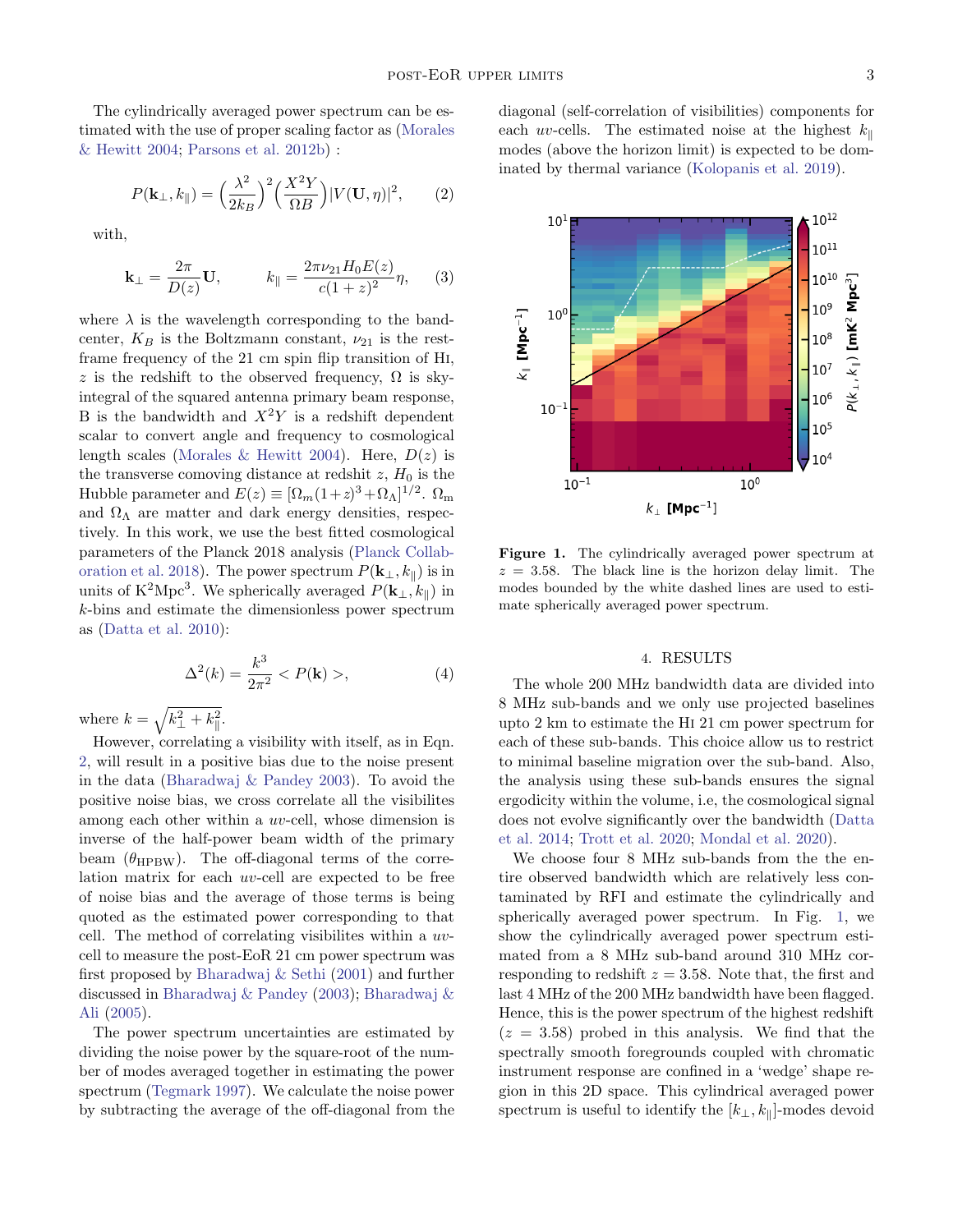

<span id="page-3-0"></span>Figure 2. The spherically averaged dimensionless power spectrum,  $\Delta_I^2$ , at  $z = 3.58$  in red. The dashed line in navy is the theoretical estimate of the thermal noise power. The bottom dashed line in teal is the theoretical prediction of Hi power spectrum at  $z = 3.5$  taken from [Sarkar et al.](#page-6-12) [\(2016\)](#page-6-12). The last magenta line is the dark matter (DM) power spectrum at  $z = 3.58$  estimated using CAMB.

of foreground contamination. The black line in Fig. [1](#page-2-1) shows the upper bound of foreground contaminated modes within the horizon ( $\tau = |{\bf U}|\sin 90^{\circ}/c$ ) limit.



<span id="page-3-2"></span>Figure 3. The spherically averaged power spectrum at  $z = 3.58$ , after combining different night's data coherently. The bottom navy dashed line is the theoretical thermal noise power spectrum for the whole 4 nights data.

Above the horizon line we find a region in  $[k_{\perp}, k_{\parallel}]$ space where the power is 2-3 orders of magnitude less than the power inside the horizon limit. We choose the modes bounded by the white dashed curve (see Fig. [1\)](#page-2-1) by visually inspecting the less foreground contaminated region and estimate the spherically averaged power spectrum using those modes. The dimensionless spherically averaged stokes-I power spectrum  $(\Delta_I^2)$  in mK<sup>2</sup> along with  $2\sigma$  error bars at  $z = 3.58$  are being shown in Fig. [2.](#page-3-0) We also estimate the theoretical thermal noise power  $(\Delta^2_{\mathrm{thermal}})$ , including the flagging, using the uGMRT baseline distribution, bandwidth, integration time and system temperature  $(T_{sys})$  [\(McQuinn et al.](#page-5-28) [2006;](#page-5-28) [Par](#page-6-13)[sons et al.](#page-6-13) [2012a\)](#page-6-13). The quantity  $G/T_{sys}$  as a function of frequency for uGMRT is given as a polynomial  $^2$  $^2$ , where  $G$  is the antenna gain [\(Gupta et al.](#page-5-21) [2017\)](#page-5-21). We estimate the  $T_{sys}$  at the central frequency of the sub-band using the polynomial and also correct for the sky-temperature at the corresponding frequency. The bottom green dash line shows the theoretical prediction of Hi 21 cm power spectrum at redshift  $z = 3.5$  taken from [\(Sarkar et al.](#page-6-12) [2016\)](#page-6-12). We find that estimated  $\Delta_I^2$  is close to  $\Delta_{\text{thermal}}^2$  at the k modes probed here. However, the measured  $\Delta_I^2$ is nearly four orders of magnitude higher than the theoretical expectation of Hi 21 cm power spectrum close to redshift  $z = 3.58$ . Hence, this analysis with ~ 13 hours of on source data (before flagging) put an upper limit on the post-EoR Hi power spectrum and limited by thermal noise.

The data was observed over 4 nights and coherently added in the  $uv$ -domain within  $uv$ -cells. We show in Fig. [3](#page-3-2) the spherically averaged power spectrum after combining different night's data set successively. We find a systematic decrease in power upon combining more data in uv-domain. This proves that the coherent addition of data in uv-domain and the methodology of our power spectrum estimation are consistent with theoretical expectation.

We also choose three other less RFI contaminated 8 MHz sub-bands around 392 MHz  $(z = 2.62)$ , 444 MHz  $(z = 2.19)$  and 479 MHz  $(z = 1.96)$  and estimate the power spectrum following the same procedure discussed above. The cylindrically and spherically averaged power spectrum plots are being shown in Appendix [A.](#page-7-0) The lowest limits, at  $k \sim 1.0 \text{ Mpc}^{-1}$ , on spherically averaged 21 cm power spectrum are  $(58.87 \text{ mK})^2$ ,  $(61.49 \text{ mK})^2$ ,  $(60.89 \text{ mK})^2$ ,  $(105.85 \text{ mK})^2$  at  $z = 1.96, 2.19, 2.62$  and 3.58, respectively and shown in Fig. [4.](#page-4-0) The values of  $\Delta_I^2$  along with the  $2\sigma$  error bars for all k at different redshifts are mentioned in Table [B.1](#page-8-0) (Appendix [B\)](#page-7-1).

Note that, there are several different ways which may contaminate the foreground free cosmological window above the 'wedge', like residual calibration errors, po-

<span id="page-3-1"></span><sup>2</sup> [http://www.ncra.tifr.res.in:8081/](http://www.ncra.tifr.res.in:8081/~secr-ops/etc/etc_help.pdf)∼secr-ops/etc/etc help.pdf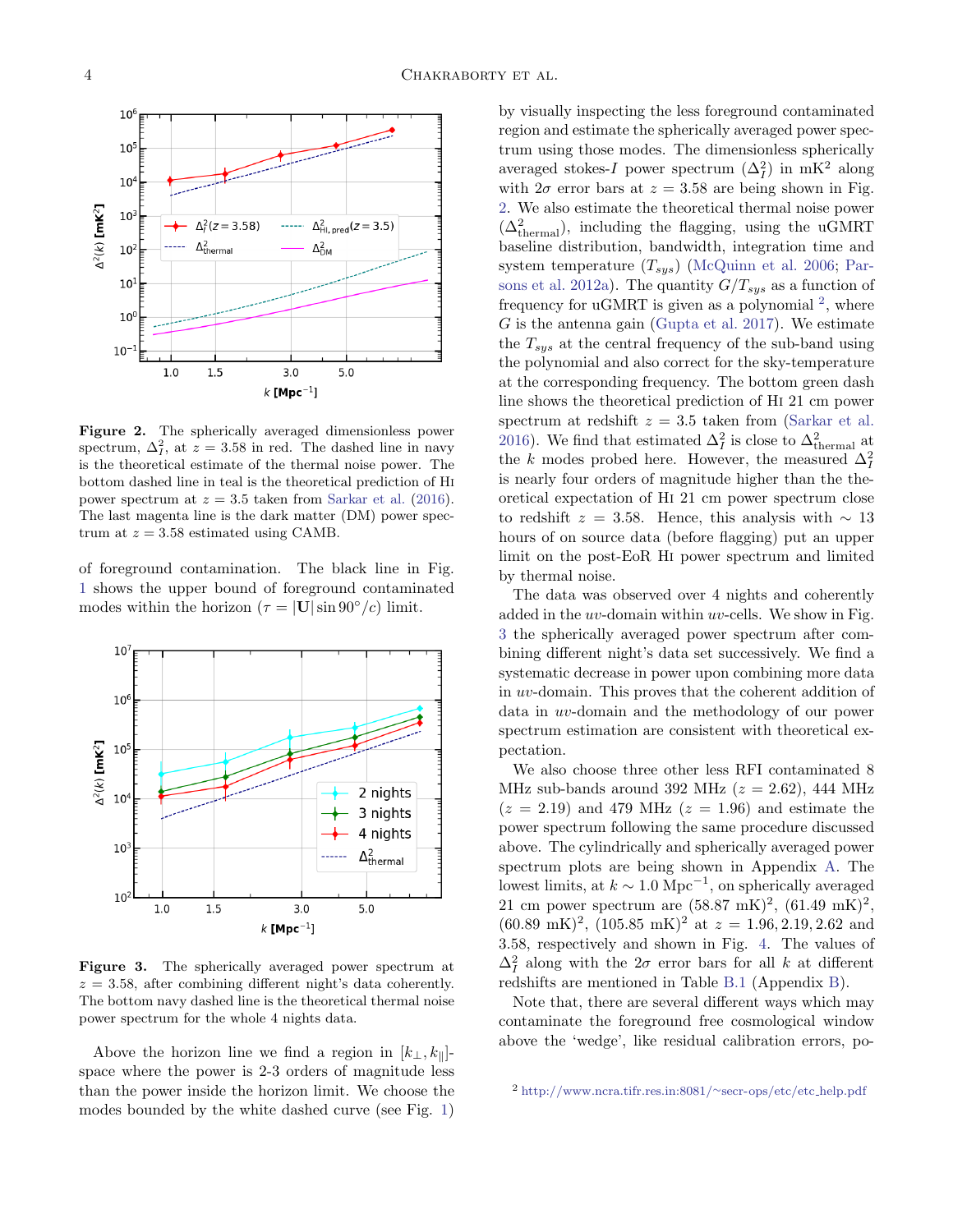larization leakage, ionospheric effects, the variation of beam, etc and affect the estimation of the Hi 21 cm power spectrum [\(Gehlot et al.](#page-5-29) [2018;](#page-5-29) [Joseph et al.](#page-5-30) [2020;](#page-5-30) [Kumar et al.](#page-5-31) [2020\)](#page-5-31). Although the estimated power spectrum for different redshift bins are close to the thermal noise, the resultant power spectrum may still be affected by any plausible residual systematics. We will analyze any plausible contamination of the signal window due to different systematics in detail and present in future work.



<span id="page-4-0"></span>Figure 4. The lowest limit on spherically averaged power spectrum for different redshifts at  $k = 1.0$ . The black dashed curve shows the theoretical prediction of Hi power spectrum as a function of z at  $k = 1.0 \text{ Mpc}^{-1}$  [\(Sarkar et al.](#page-6-12) [2016\)](#page-6-12). The bottom magenta curve is the dark matter power spectrum as a function of redshift.

### 5. CONSTRAINTS ON  $[\Omega_{HI}b_{HI}]$

The main observable in 21 cm intensity mapping experiments is the power spectrum of 21 cm brightness temperature fluctuation and given by the expression [\(Battye et al.](#page-5-19) [2012;](#page-5-19) [Anderson et al.](#page-5-15) [2018\)](#page-5-15):

<span id="page-4-2"></span>
$$
\Delta_{\rm HI}^2(k,z) = \overline{T}(z)^2 [b_{\rm HI}(k,z)]^2 \frac{k^3 P_{\rm DM}(k,z)}{2\pi^2},\qquad(5)
$$

<span id="page-4-3"></span>where the mean brightness temperature  $\overline{T}(z)^2$  is given by [\(Anderson et al.](#page-5-15) [2018\)](#page-5-15),

$$
\overline{T}(z) \simeq 0.39 \frac{\Omega_{\rm HI}(z)}{10^{-3}} \left[ \frac{\Omega_{\rm m} + \Omega_{\Lambda} (1+z)^{-3}}{0.29} \right]^{-1/2} \tag{6}
$$
\n
$$
\left[ \frac{(1+z)}{2.5} \right]^{1/2} \rm mK,
$$

where  $b_{\text{HI}}(k, z)$  is the H<sub>I</sub> bias and  $P_{\text{DM}}(k, z)$  is the dark matter power spectrum.

We use CAMB <sup>[3](#page-4-1)</sup> code to generate the dark matter power spectrum at any given redshift for the  $k$ range probed here. After combining Eqns. [5](#page-4-2) and [6](#page-4-3) and using the best limit on Hi power spectrum at  $k = 1.0 \text{ Mpc}^{-1}$ , the estimated upper limit on  $[\Omega_{\text{HI}}b_{\text{HI}}]$ are  $0.09, 0.11, 0.12, 0.24$  at  $z = 1.96, 2.19, 2.62, 3.58$ , respectively. Theoretical prediction shows the value of [ $b_{\text{HI}}$ ] ~ 1 − 1.5 at  $k \sim 1 \text{ Mpc}^{-1}$  for the redshift range probed here [\(Sarkar et al.](#page-6-12) [2016\)](#page-6-12). Previous observation of DLAs suggests that  $[\Omega_{\text{HI}}] \sim 5 \times 10^{-4}$  at this redshifts [\(Padmanabhan et al.](#page-6-6) [2015\)](#page-6-6), which is still 150 times smaller than our present limit.

#### 6. SUMMARY

In this analysis, using 13 hours uGMRT observation of the ELAIS N1 field, we put limits on post-EoR Hi power spectrum at redshifts  $z = 1.96, 2.19, 2.62, 3.58$ . This is the first attempt to estimate the statistical feature of post-EoR Hi signal via auto power spectrum using interferomteric data at this redshift range using uGMRT.

To maintain signal ergodicity, we divide the whole 200 MHz band into 8 MHz sub-bands and choose 4 such less RFI contaminated sub-bands to put limits on Hi power spectrum. We coherently added the data in uv-domain and estimate the cosmological Hi 21 cm power spectrum with properly accounting for the positive noise bias. We use 1D  $CLEAN'$  algorithm to mitigate the foreground spillover beyond horizon limit caused by missing channels due to RFI flagging. We estimate the cylindrically averaged power spectrum using proper scaling factors and find that spectrally smooth foregrounds coupled with chromatic instrument response is contained within a 'wedge' shape region inside the horizon limit. Using the modes less contaminated by the foregrounds above the horizon limit, we estimate the spherically averaged power spectrum. The upper limits at  $k = 1.0$  Mpc<sup>-1</sup> on spherically averaged 21 cm power spectrum are (58.87  $(mK)^2$ ,  $(61.49 \text{ mK})^2$ ,  $(60.89 \text{ mK})^2$ ,  $(105.85 \text{ mK})^2$  and the corresponding limit on the quantity  $[\Omega_{\text{H}}]$  are 0.09,0.11,0.12,0.24 at  $z = 1.96, 2.19, 2.62, 3.58$ , respectively.

This analysis with the uGMRT observation is a first attempt to characterize the fluctuations in the post-EoR Hi signal at these high redshifts using the 'foreground avoidance' technique and demonstrates that the post-EoR Hi 21 cm power spectrum can be detected with more than 5000 hours of observation using uGMRT. We also constrain the product of the astrophysical quantities  $b_{\text{HI}}$  and  $\Omega_{\text{HI}}$ , which will be helpful to characterize

<span id="page-4-1"></span><sup>3</sup> <https://camb.info/>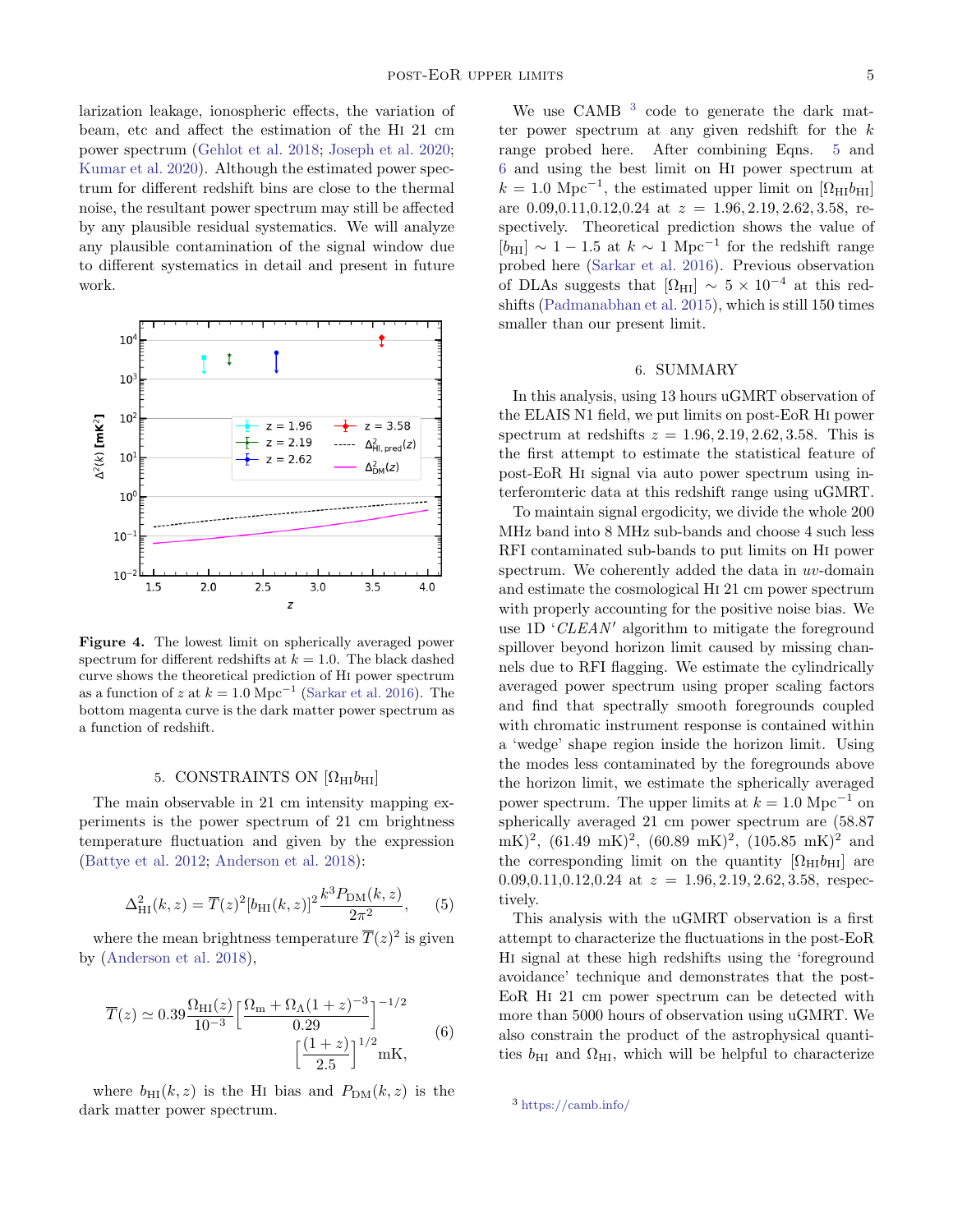the uncertainties associated with the measurement of Hi power spectrum for ongoing and future Hi 21 cm intensity mapping experiments like, OWFA [4](#page-5-32) , CHIME  $^5$  $^5$  , TIANLAI  $^6,$  $^6,$  $^6,$  HIRAX  $^7$  $^7$  and the SKA-1 mid  $^8.$  $^8.$  $^8.$ 

### ACKNOWLEDGEMENTS

We thank the anonymous referee for helpful comments and suggestions that have helped to improve this work.

We thank the staff of GMRT for making this observation possible. GMRT is run by National Centre for Radio Astrophysics of the Tata Institute of Fundamental Research. AC would like to thank DST for INSPIRE fellowship. AD would like to acknowledge the support of EMR-II under CSIR No. 03(1461)/19.

## REFERENCES

- <span id="page-5-15"></span>Anderson, C. J., Luciw, N. J., Li, Y. C., et al. 2018, MNRAS, 476, 3382, doi: [10.1093/mnras/sty346](http://doi.org/10.1093/mnras/sty346)
- <span id="page-5-19"></span>Battye, R. A., Brown, M. L., Browne, I. W. A., et al. 2012, arXiv e-prints, arXiv:1209.1041.

<https://arxiv.org/abs/1209.1041>

- <span id="page-5-7"></span>Bera, A., Kanekar, N., Chengalur, J. N., & Bagla, J. S. 2019, ApJL, 882, L7, doi: [10.3847/2041-8213/ab3656](http://doi.org/10.3847/2041-8213/ab3656)
- <span id="page-5-18"></span>Bharadwaj, S., & Ali, S. S. 2005, MNRAS, 356, 1519, doi: [10.1111/j.1365-2966.2004.08604.x](http://doi.org/10.1111/j.1365-2966.2004.08604.x)
- <span id="page-5-8"></span>Bharadwaj, S., Nath, B. B., & Sethi, S. K. 2001, Journal of Astrophysics and Astronomy, 22, 21, doi: [10.1007/BF02933588](http://doi.org/10.1007/BF02933588)
- <span id="page-5-24"></span>Bharadwaj, S., & Pandey, S. K. 2003, Journal of Astrophysics and Astronomy, 24, 23, doi: [10.1007/BF03012189](http://doi.org/10.1007/BF03012189)
- <span id="page-5-25"></span>Bharadwaj, S., & Sethi, S. K. 2001, Journal of Astrophysics and Astronomy, 22, 293, doi: [10.1007/BF02702273](http://doi.org/10.1007/BF02702273)
- <span id="page-5-3"></span>Bharadwaj, S., Sethi, S. K., & Saini, T. D. 2009, PhRvD, 79, 083538, doi: [10.1103/PhysRevD.79.083538](http://doi.org/10.1103/PhysRevD.79.083538)
- <span id="page-5-1"></span>Bull, P., Ferreira, P. G., Patel, P., & Santos, M. G. 2015, ApJ, 803, 21, doi: [10.1088/0004-637X/803/1/21](http://doi.org/10.1088/0004-637X/803/1/21)
- <span id="page-5-20"></span>Chakraborty, A., Datta, A., Choudhuri, S., et al. 2019a, MNRAS, 487, 4102, doi: [10.1093/mnras/stz1580](http://doi.org/10.1093/mnras/stz1580)
- <span id="page-5-22"></span>Chakraborty, A., Roy, N., Datta, A., et al. 2019b, MNRAS, 490, 243, doi: [10.1093/mnras/stz2533](http://doi.org/10.1093/mnras/stz2533)
- <span id="page-5-10"></span>Chang, T.-C., Pen, U.-L., Bandura, K., & Peterson, J. B. 2010, Nature, 466, 463, doi: [10.1038/nature09187](http://doi.org/10.1038/nature09187)
- <span id="page-5-2"></span>Chang, T.-C., Pen, U.-L., Peterson, J. B., & McDonald, P. 2008, PhRvL, 100, 091303,
	- doi: [10.1103/PhysRevLett.100.091303](http://doi.org/10.1103/PhysRevLett.100.091303)
- <span id="page-5-16"></span>Datta, A., Bowman, J. D., & Carilli, C. L. 2010, ApJ, 724, 526, doi: [10.1088/0004-637X/724/1/526](http://doi.org/10.1088/0004-637X/724/1/526)
- <span id="page-5-32"></span><sup>4</sup> <http://www.ncra.tifr.res.in/ncra/ort>
- <span id="page-5-33"></span><sup>5</sup> <https://chime-experiment.ca/en>
- <span id="page-5-34"></span><sup>6</sup> <https://tianlai.bao.ac.cn>
- <span id="page-5-35"></span><sup>7</sup> <https://hirax.ukzn.ac.za/>
- <span id="page-5-36"></span><sup>8</sup> <https://www.skatelescope.org/mfaa/>
- <span id="page-5-26"></span>Datta, K. K., Jensen, H., Majumdar, S., et al. 2014, MNRAS, 442, 1491, doi: [10.1093/mnras/stu927](http://doi.org/10.1093/mnras/stu927)
- <span id="page-5-29"></span>Gehlot, B. K., Koopmans, L. V. E., de Bruyn, A. G., et al. 2018, MNRAS, 478, 1484, doi: [10.1093/mnras/sty1095](http://doi.org/10.1093/mnras/sty1095)
- <span id="page-5-12"></span>Ghosh, A., Bharadwaj, S., Ali, S. S., & Chengalur, J. N. 2011a, MNRAS, 418, 2584,
	- doi: [10.1111/j.1365-2966.2011.19649.x](http://doi.org/10.1111/j.1365-2966.2011.19649.x)
- <span id="page-5-13"></span>—. 2011b, MNRAS, 411, 2426,
- doi: [10.1111/j.1365-2966.2010.17853.x](http://doi.org/10.1111/j.1365-2966.2010.17853.x)
- <span id="page-5-21"></span>Gupta, Y., Ajithkumar, B., Kale, H. S., et al. 2017, Current Science, 113, 707
- <span id="page-5-23"></span>Högbom, J. A. 1974, A&AS, 15, 417
- <span id="page-5-30"></span>Joseph, R. C., Trott, C. M., Wayth, R. B., & Nasirudin, A. 2020, MNRAS, 492, 2017, doi: [10.1093/mnras/stz3375](http://doi.org/10.1093/mnras/stz3375)
- <span id="page-5-5"></span>Kanekar, N., Sethi, S., & Dwarakanath, K. S. 2016, ApJL, 818, L28, doi: [10.3847/2041-8205/818/2/L28](http://doi.org/10.3847/2041-8205/818/2/L28)
- <span id="page-5-17"></span>Kolopanis, M., Jacobs, D. C., Cheng, C., et al. 2019, ApJ, 883, 133, doi: [10.3847/1538-4357/ab3e3a](http://doi.org/10.3847/1538-4357/ab3e3a)
- <span id="page-5-31"></span>Kumar, J., Dutta, P., & Roy, N. 2020, MNRAS, 495, 3683, doi: [10.1093/mnras/staa1371](http://doi.org/10.1093/mnras/staa1371)
- <span id="page-5-6"></span>Lah, P., Chengalur, J. N., Briggs, F. H., et al. 2007, MNRAS, 376, 1357, doi: [10.1111/j.1365-2966.2007.11540.x](http://doi.org/10.1111/j.1365-2966.2007.11540.x)
- <span id="page-5-14"></span>Liu, A., & Tegmark, M. 2012, MNRAS, 419, 3491, doi: [10.1111/j.1365-2966.2011.19989.x](http://doi.org/10.1111/j.1365-2966.2011.19989.x)
- <span id="page-5-9"></span>Loeb, A., & Wyithe, J. S. B. 2008, PhRvL, 100, 161301, doi: [10.1103/PhysRevLett.100.161301](http://doi.org/10.1103/PhysRevLett.100.161301)
- <span id="page-5-0"></span>Madau, P., Meiksin, A., & Rees, M. J. 1997, ApJ, 475, 429, doi: [10.1086/303549](http://doi.org/10.1086/303549)
- <span id="page-5-4"></span>Martin, A. M., Papastergis, E., Giovanelli, R., et al. 2010, ApJ, 723, 1359, doi: [10.1088/0004-637X/723/2/1359](http://doi.org/10.1088/0004-637X/723/2/1359)
- <span id="page-5-11"></span>Masui, K. W., Switzer, E. R., Banavar, N., et al. 2013, ApJL, 763, L20, doi: [10.1088/2041-8205/763/1/L20](http://doi.org/10.1088/2041-8205/763/1/L20)
- <span id="page-5-28"></span>McQuinn, M., Zahn, O., Zaldarriaga, M., Hernquist, L., & Furlanetto, S. R. 2006, ApJ, 653, 815, doi: [10.1086/505167](http://doi.org/10.1086/505167)
- <span id="page-5-27"></span>Mondal, R., Shaw, A. K., Iliev, I. T., et al. 2020, MNRAS, 494, 4043, doi: [10.1093/mnras/staa1026](http://doi.org/10.1093/mnras/staa1026)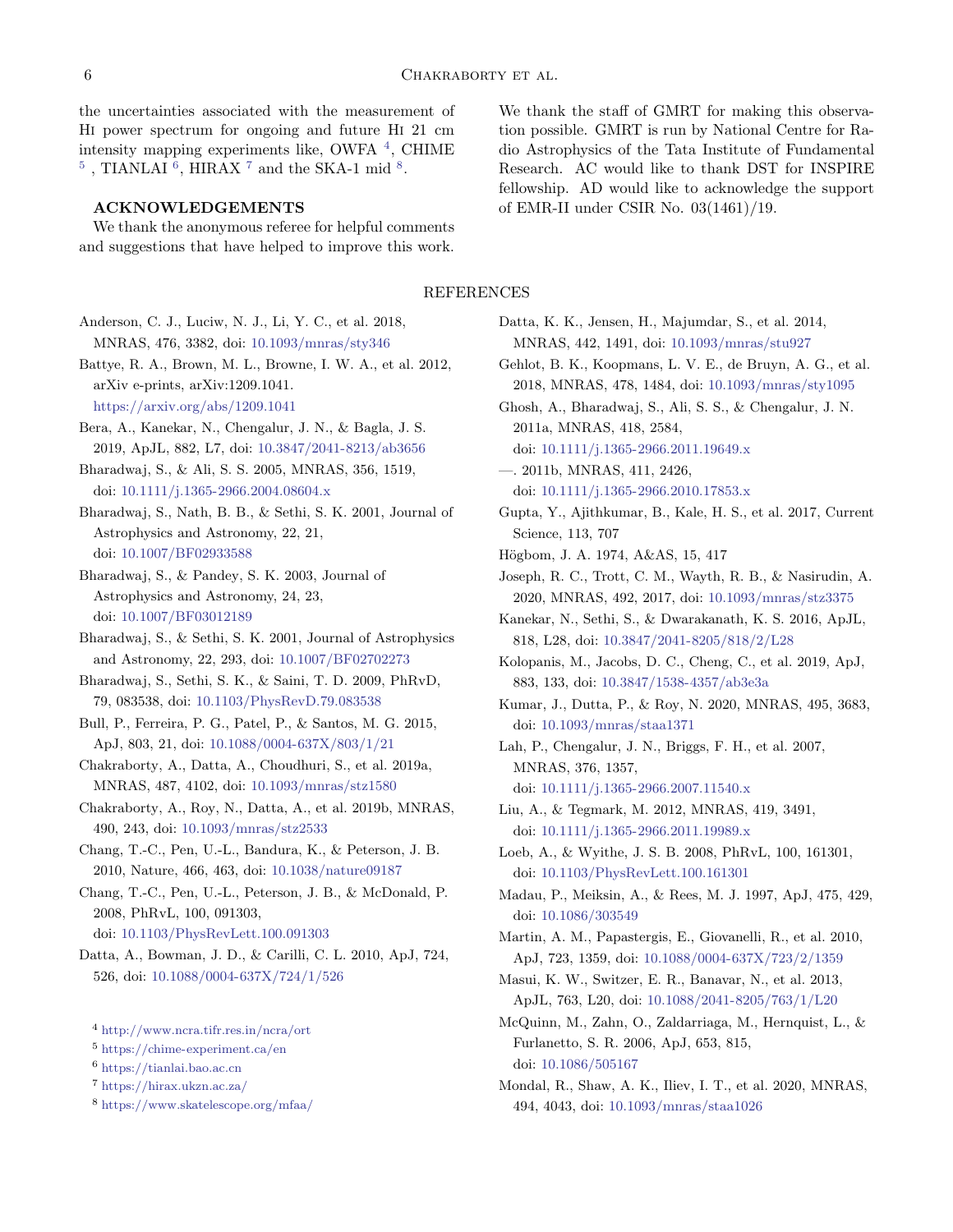<span id="page-6-7"></span>Morales, M. F., & Hewitt, J. 2004, ApJ, 615, 7, doi: [10.1086/424437](http://doi.org/10.1086/424437)

<span id="page-6-6"></span>Padmanabhan, H., Choudhury, T. R., & Refregier, A. 2015, MNRAS, 447, 3745, doi: [10.1093/mnras/stu2702](http://doi.org/10.1093/mnras/stu2702)

<span id="page-6-13"></span>Parsons, A., Pober, J., McQuinn, M., Jacobs, D., & Aguirre, J. 2012a, ApJ, 753, 81, doi: [10.1088/0004-637X/753/1/81](http://doi.org/10.1088/0004-637X/753/1/81)

- <span id="page-6-9"></span>Parsons, A. R., & Backer, D. C. 2009, AJ, 138, 219, doi: [10.1088/0004-6256/138/1/219](http://doi.org/10.1088/0004-6256/138/1/219)
- <span id="page-6-4"></span>Parsons, A. R., Pober, J. C., Aguirre, J. E., et al. 2012b, ApJ, 756, 165, doi: [10.1088/0004-637X/756/2/165](http://doi.org/10.1088/0004-637X/756/2/165)
- <span id="page-6-8"></span>Patil, A. H., Yatawatta, S., Zaroubi, S., et al. 2016, MNRAS, 463, 4317, doi: [10.1093/mnras/stw2277](http://doi.org/10.1093/mnras/stw2277)

<span id="page-6-10"></span>Planck Collaboration, Aghanim, N., Akrami, Y., et al. 2018, arXiv e-prints, arXiv:1807.06209. <https://arxiv.org/abs/1807.06209>

- <span id="page-6-0"></span>Prochaska, J. X., & Wolfe, A. M. 2009, ApJ, 696, 1543, doi: [10.1088/0004-637X/696/2/1543](http://doi.org/10.1088/0004-637X/696/2/1543)
- <span id="page-6-12"></span>Sarkar, D., Bharadwaj, S., & Anathpindika, S. 2016, MNRAS, 460, 4310, doi: [10.1093/mnras/stw1111](http://doi.org/10.1093/mnras/stw1111)
- <span id="page-6-2"></span>Switzer, E. R., Masui, K. W., Bandura, K., et al. 2013, MNRAS, 434, L46, doi: [10.1093/mnrasl/slt074](http://doi.org/10.1093/mnrasl/slt074)

<span id="page-6-11"></span>Tegmark, M. 1997, PhRvD, 55, 5895, doi: [10.1103/PhysRevD.55.5895](http://doi.org/10.1103/PhysRevD.55.5895)

<span id="page-6-5"></span>Trott, C. M., Jordan, C. H., Midgley, S., et al. 2020, MNRAS, 493, 4711, doi: [10.1093/mnras/staa414](http://doi.org/10.1093/mnras/staa414)

<span id="page-6-3"></span>Wolz, L., Blake, C., & Wyithe, J. S. B. 2017, MNRAS, 470, 3220, doi: [10.1093/mnras/stx1388](http://doi.org/10.1093/mnras/stx1388)

<span id="page-6-1"></span>Zwaan, M. A., Meyer, M. J., Staveley-Smith, L., & Webster, R. L. 2005, MNRAS, 359, L30, doi: [10.1111/j.1745-3933.2005.00029.x](http://doi.org/10.1111/j.1745-3933.2005.00029.x)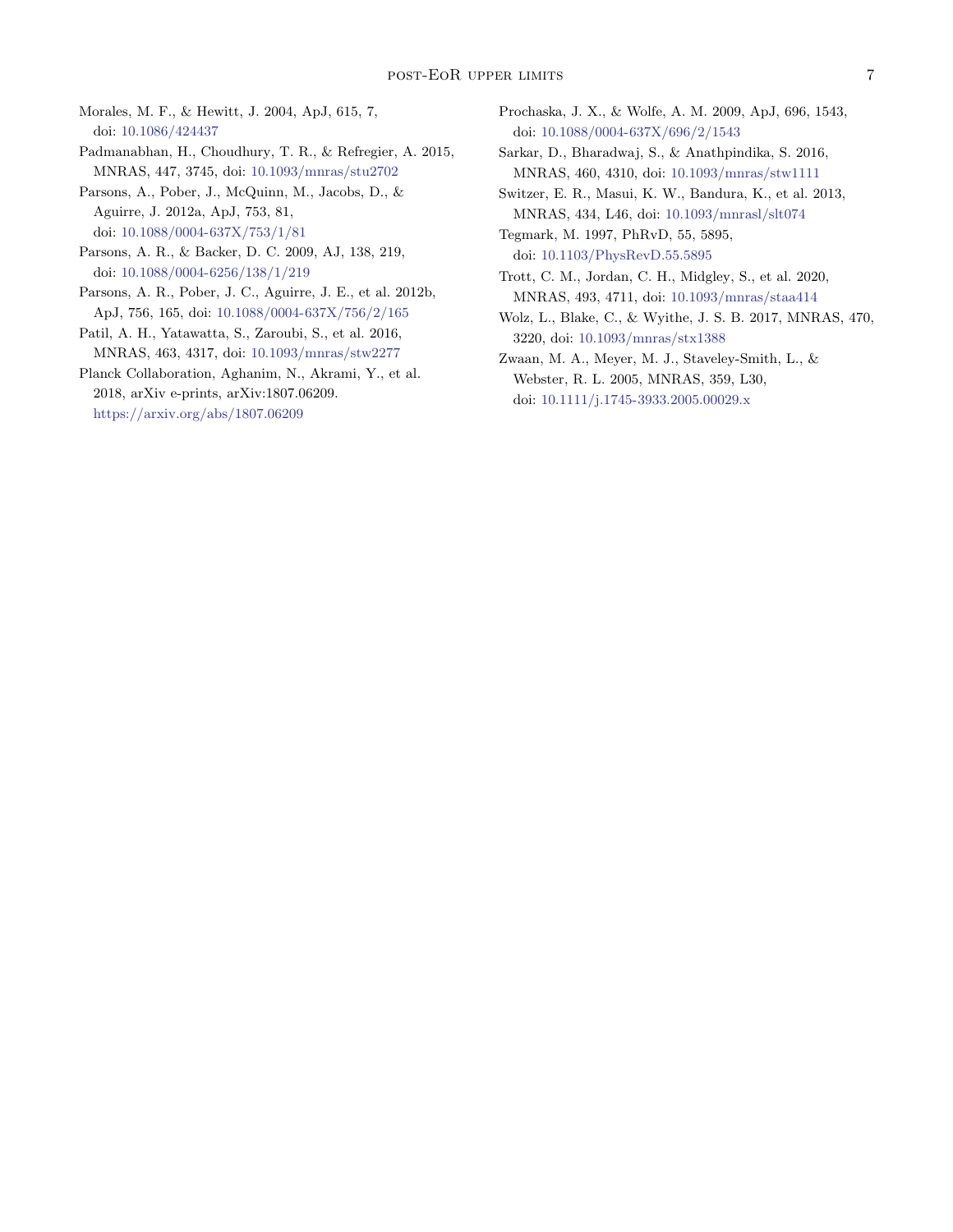# APPENDIX

<span id="page-7-0"></span>

## A. 2D AND 3D POWER SPECTRUM AT  $Z = 1.96, 2.19, 2.62$

<span id="page-7-1"></span>Figure A.1. The cylindrically averaged 2D power spectrum (upper panel) and spherically averaged 3D power spectrum (lower panel) for redshifts  $z = 1.96$  (left column), 2.19 (middle column) and 2.62 (right column).

#### B. TABULATED POWER SPECTRUM VALUES AT DIFFERENT REDSHIFTS